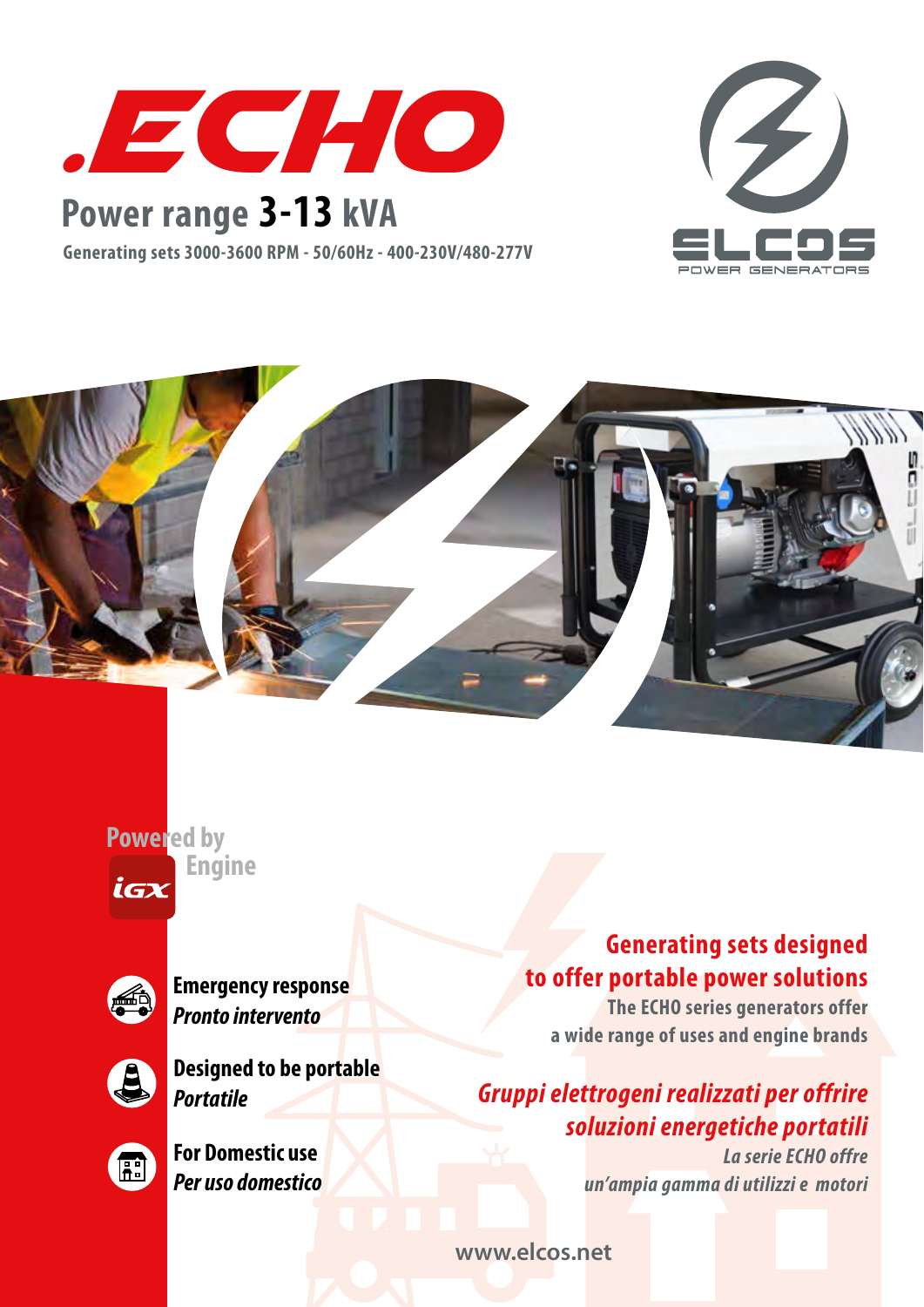

|                                                                    | $\mathbf{P}$<br>230V                     |           |                          | <b>3P</b><br>400Y        | $\mathcal{G}$ | <b>HOME</b> | $\left\langle \text{}<\right\rangle$ | ۵                      | 敻              | ĬХ             | (3) | Φ  | $\mathbb{C}^{\mathbb{M}}$                     | $\Omega$<br>KG |                |
|--------------------------------------------------------------------|------------------------------------------|-----------|--------------------------|--------------------------|---------------|-------------|--------------------------------------|------------------------|----------------|----------------|-----|----|-----------------------------------------------|----------------|----------------|
|                                                                    | KVA                                      | <b>KW</b> | KVA                      | KW                       | AMPERE        | BRAND       | CODE                                 | DISPLACEMENT CYLINDERS |                | <b>TANK It</b> |     |    | LOAD@75%-h NOISE@7m DIMENSIONS-LXWXH WEIGHTkg |                | PANEL          |
| Gasoline - Benzina                                                 | Snatch start up - Avviamento a strappo   |           |                          |                          |               |             |                                      |                        |                |                |     |    |                                               |                |                |
| <b>GE ECHO 035 H BM AS</b>                                         | 3,5                                      | 2,8       | ÷,                       | $\overline{\phantom{a}}$ | 12            | Honda       | GX 160                               | 163                    | 1 <sub>L</sub> | 3              | 3,3 | 69 | 62 x 44 x 54                                  | 47             | 1              |
| <b>GE ECHO 048 H BM AS</b>                                         | 4,8                                      | 3,8       | $\sim$                   |                          | 17            | Honda       | GX 270                               | 270                    | 1 <sub>L</sub> | 5              | 4,2 | 69 | 76 x 52 x 62                                  | 71             | 1              |
| <b>GE ECHO 065 H BM AS</b>                                         | 6,5                                      | 5,2       | $\overline{\phantom{a}}$ | $\overline{\phantom{a}}$ | 23            | Honda       | GX 390                               | 389                    | 1 <sub>L</sub> | 6              | 3,5 | 70 | 76 x 52 x 62                                  | 91             | 2              |
| <b>GE ECHO 070 H BT AS</b>                                         | $4*$                                     | 3,2       | 7                        | 5,6                      | 10            | Honda       | GX 390                               | 389                    | 1 <sub>L</sub> | 6              | 3,3 | 69 | 76 x 52 x 62                                  | 91             | 3              |
| Gasoline - Benzina                                                 | Electric start up - Avviamento elettrico |           |                          |                          |               |             |                                      |                        |                |                |     |    |                                               |                |                |
| <b>GE LECHO 048 H BM AE</b>                                        | 4,8                                      | 3,8       |                          |                          | 17            | Honda       | $i$ G $x$ 270                        | 270                    | 1 <sub>L</sub> | 5              | 4,2 | 69 | 76 x 52 x 62                                  | 85             | 1              |
| <b>GE LECHO 065 H BM AE</b>                                        | 6,5                                      | 5,2       | ÷                        | $\overline{\phantom{a}}$ | 23            | Honda       | icx 390                              | 389                    | 1L             | 6              | 3,8 | 70 | 76 x 52 x 62                                  | 105            | 2              |
| <b>GE LECHO 070 H BT AE</b>                                        | $4*$                                     | 3,2       | 7                        | 5,6                      | 10            | Honda       | $i$ G $x$ 390                        | 389                    | 1L             | 6              | 3,5 | 72 | 76 x 52 x 62                                  | 105            | 3              |
| <b>GE ECHO 110 H BM AE</b>                                         | 11                                       | 8,8       | ÷,                       | $\overline{\phantom{a}}$ | 38            | Honda       | GX 390                               | 628                    | 2V             | 13             | 4,1 | 70 | 78 x 52 x 75                                  | 123            | $\overline{2}$ |
| <b>GE ECHO 110 H BT AE</b>                                         | $7*$                                     | 5,6       | 11                       | 8,8                      | 16            | Honda       | GX 630                               | 628                    | 2V             | 13             | 4,1 | 72 | 78 x 52 x 75                                  | 130            | 3              |
| <b>Diesel</b> - Diesel<br>Electric start up - Avviamento elettrico |                                          |           |                          |                          |               |             |                                      |                        |                |                |     |    |                                               |                |                |
| <b>GE ECHO 045 Y DM AE</b>                                         | 4,5                                      | 3,6       | $\sim$                   | $\overline{a}$           | 16            | Yanmar      | L 70                                 | 320                    | 1 <sub>L</sub> | 4              | 4,0 | 74 | 76 x 52 x 69                                  | 100            | 1              |
| <b>GE ECHO 065 Y DM AE</b>                                         | 6,5                                      | 5,2       | $\overline{\phantom{a}}$ | $\overline{\phantom{a}}$ | 23            | Yanmar      | L 100                                | 435                    | 1 <sub>L</sub> | 6              | 4,3 | 74 | 76 x 52 x 69                                  | 120            | 2              |
| <b>GE ECHO 070 Y DT AE</b>                                         | $4*$                                     | 3,2       | $\overline{7}$           | 5,6                      | 10            | Yanmar      | L <sub>100</sub>                     | 435                    | 1L             | 6              | 4,0 | 74 | 76 x 52 x 69                                  | 122            | 3              |
| <b>GE ECHO 110 K DM AE</b>                                         | 10 <sup>°</sup>                          | 8         | ÷,                       | $\overline{\phantom{a}}$ | 35            | Kohler      | 25LD330                              | 654                    | 2L             | 13             | 7,2 | 80 | 85 x 52 x 75                                  | 145            | 2              |
| <b>GE ECHO 110 K DT AE</b>                                         | $6.5*$                                   | 5,2       | 10                       | 8                        | 16            | Kohler      | 25LD330                              | 654                    | 2L             | 13             | 7,2 | 80 | 85 x 52 x 75                                  | 145            | 3              |
| <b>GE ECHO 130 K DT AE</b>                                         | $8,5*$                                   | 6,8       | 13                       | 10,4                     | 19            | Kohler      | 25LD425                              | 851                    | 2L             | 13             | 4,5 | 80 | 85 x 52 x 75                                  | 178            | 3              |

\* Not to be taken simultaneously with the three-phase power - *Non prelevabile contamporaneamente alla potenza trifase*









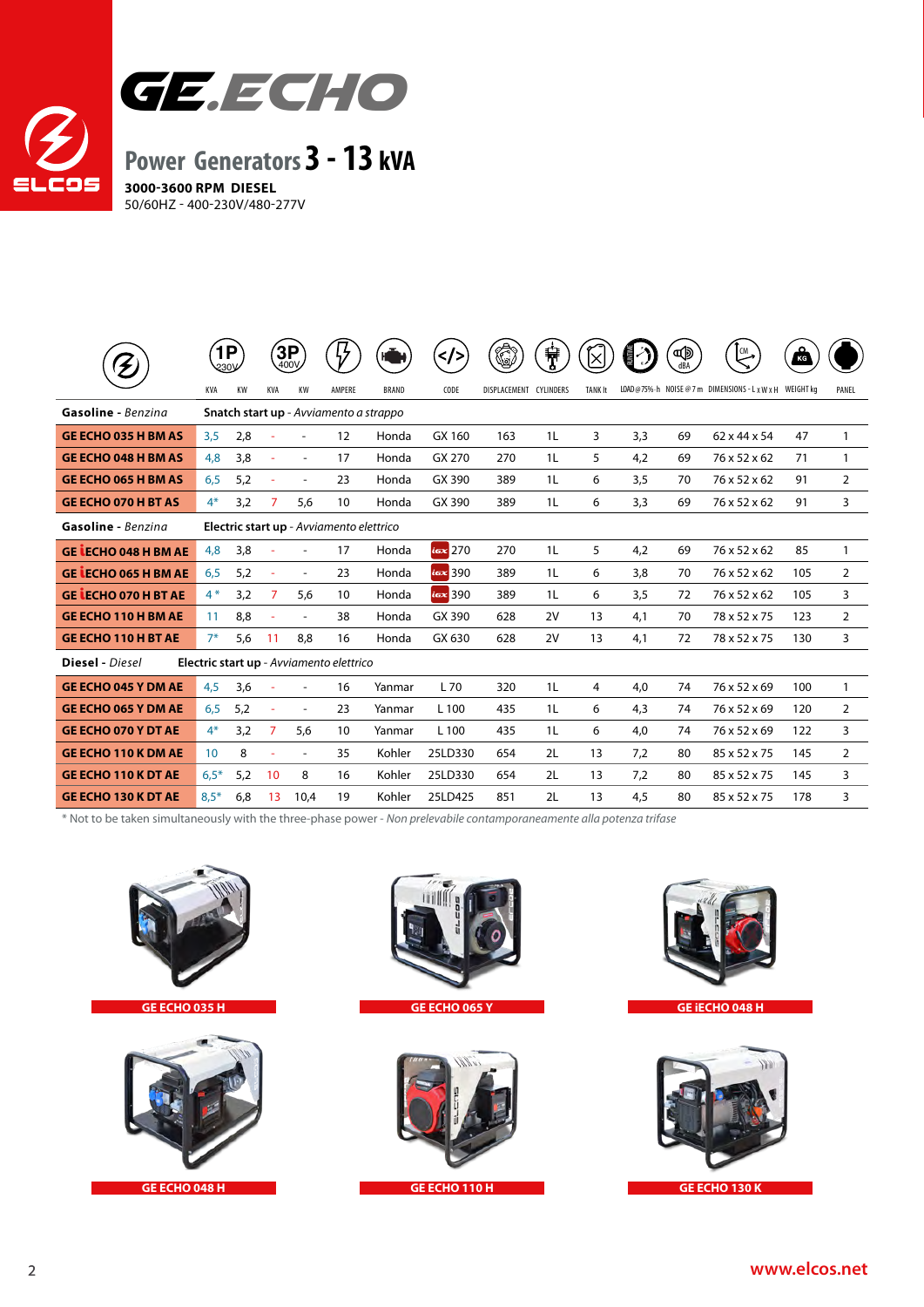## **Equipment -** *Dotazioni*



**Auto choke system** - *Starter automatico*  **High Performance** *- Elevate prestazioni*

\*Only AE models - *Solo modelli AE*



**Tank protected against impacts** *Protezione antiurto serbatoio*



*Avviamento Autoavvolgente*





**1 Socket** - *Presa* **CEE 32А 3P+N+T 400V Voltmeter** - *Voltmetro* **Magneto-thermal** - *Int. magnetotermico* **Hour counter** - *Contaore*

# **On board Control panels** *Quadri a bordo*



**1 Socket** - *Presa* **CEE 16А 2P + T 230V Voltmeter** - *Voltmetro* **Circuit breaker** - *Disgiuntore* **Hour counter** - *Contaore*

**1 Socket** - *Presa* **CEE 32 А 2P + T 230V Voltmeter** - *Voltmetro* **Magneto-thermal switch** - *Int. magnetotermico* **Hour counter** - *Contaore*